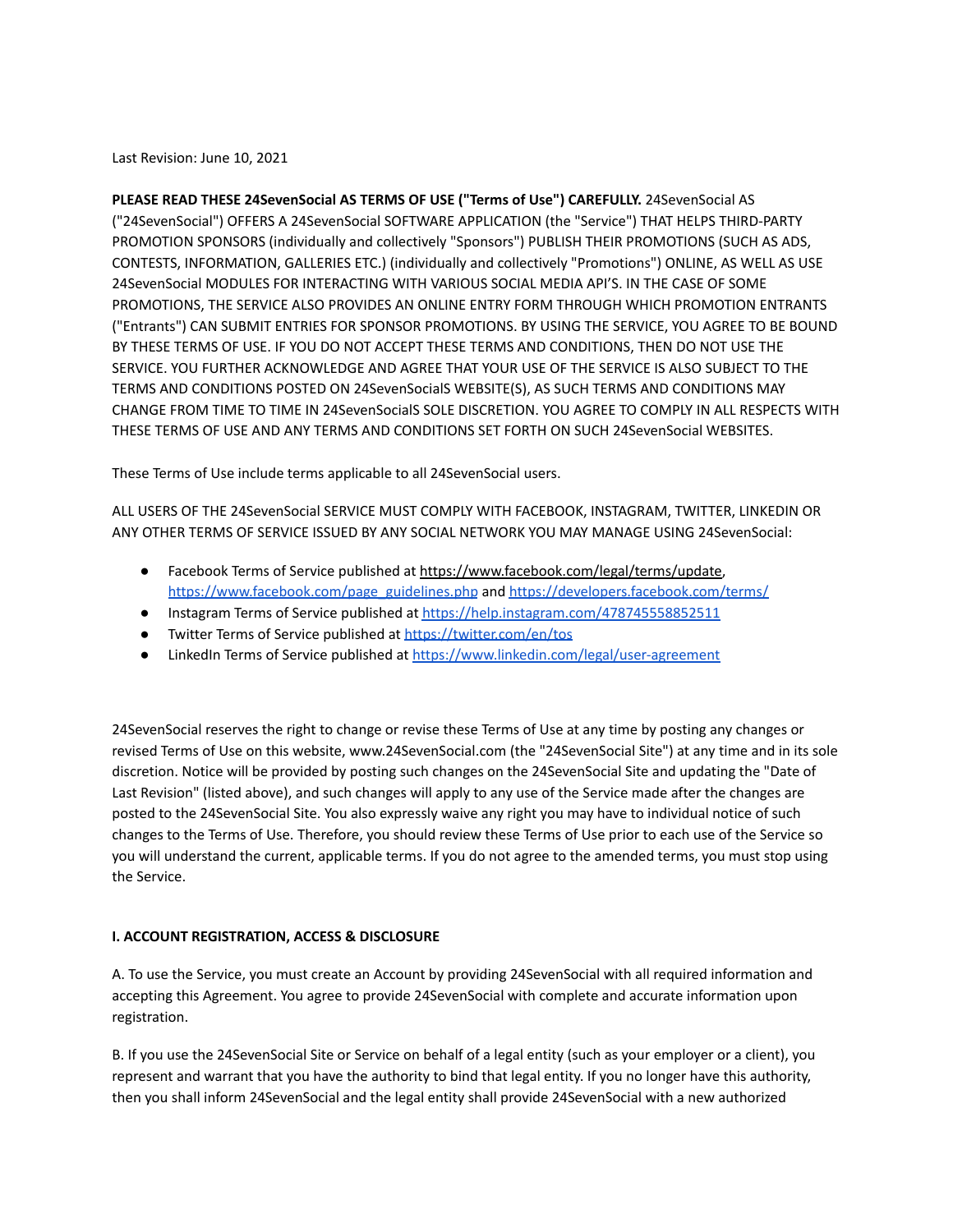representative. 24SevenSocial shall not be held liable should a person without the necessary authorization enter into this Agreement for and on behalf of a legal entity.

C. We reserve the right to access your Account, the information that you have provided and the Data you have stored with us for support, maintenance and servicing purposes or for any security-related, technical or billing reasons.

D. Each user of your Account shall comply with this Agreement and you are responsible for acts or omissions by a user of your Account in connection with their use of the Service.

E. It is your responsibility to maintain the confidentiality of your Account information and passwords and to protect the Personal Data of your end users when using the Service. You are also responsible for promptly notifying 24SevenSocial of any known or suspected unauthorized use of your account, or breach of your Account information. 24SevenSocial will not be liable for any losses or damages that you may incur as a result of someone else using your username or password, either with or without your knowledge, unless 24SevenSocial has caused such losses or damages intentionally or with gross negligence.

F. If you wish to extend this Agreement to either your parent company or your subsidiaries, you may do so by creating a separate Account with 24SevenSocial or by updating the organization details to your existing Account.

## **II. SUBSCRIPTION TERMS**

A. We offer several different subscription plans for Our Service (the "Subscription Plan"). Information about Our Subscription Plans can be found on 24SevenSocial Site. Fees quoted on 24SevenSocial Site do not include taxes that may be applicable in your jurisdiction. They will be applied based on your Country when you pay for the Service. For additional information on Our Subscription Plans, please Contact Us. You may upgrade or downgrade your Subscription at any time during your Subscription Term, upon which we will apply the respective fees on a pro-rata basis.

B. Trial Period: At the end of the Trial Period, you will be prompted to enter your payment details if you have not already done so. If you've already updated your payment method you will be automatically charged on the date shown on the billing section associated with your Account. If not, your account will be locked and you won't be able to use the Subscription plan you've been using.

C: Renewal Term: Unless the owner or admins of your Account upgrades or downgrades your Subscription Plan, you will be enrolled into an automatic renewing cycle for the same term at the conclusion of the Subscription Term (the "Renewal Term"). This applies to all Subscription Plans involving payment including monthly and yearly renewals.

#### **III. TERMS AND CONDITIONS APPLICABLE TO ALL USERS OF THE SERVICE**

A. 24SevenSocial does not actively monitor the use of the Service or Sponsor Promotions. Similarly, 24SevenSocial does not exercise editorial control or review over the content or nature of any Promotion or of any website, e-mail transmission, newsgroup, or other material created or accessible over or through the Promotions. If at any time 24SevenSocial chooses, in its sole discretion, to monitor a Promotion, 24SevenSocial nonetheless assumes no responsibility for its content, no obligation to modify or remove any inappropriate content or Promotion, and no responsibility for the conduct of any third party entering or conducting a Promotion. 24SevenSocial intends to cooperate fully with any law enforcement officials or agencies in the investigation of any violation of these Terms of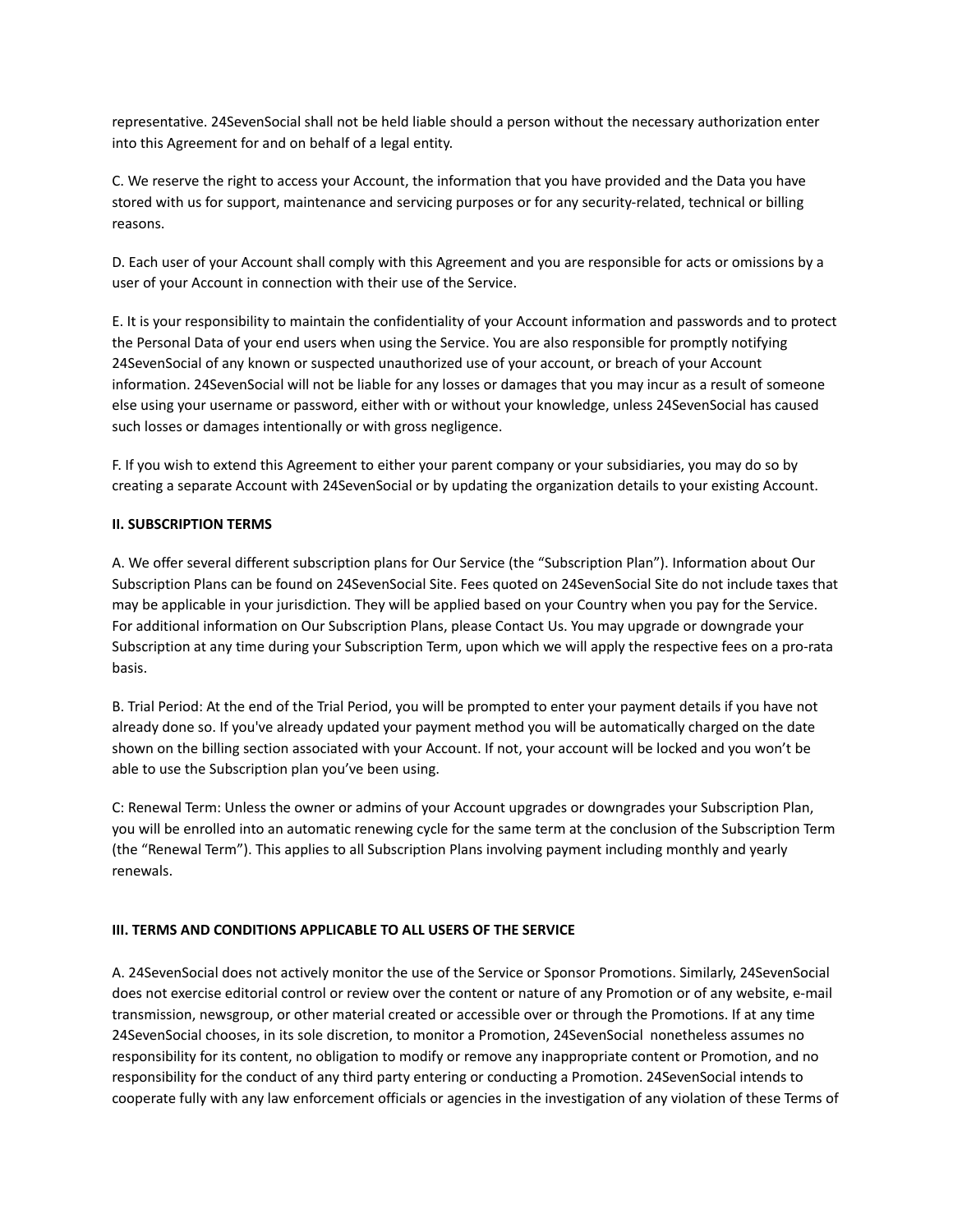Use or other terms, conditions, policies, or guidelines on the 24SevenSocial Site or of any applicable laws, rules, or regulations. By using the Service, you release 24SevenSocial from any and all liability stemming from such cooperation with local, state, federal and relevant country law enforcement officials. You acknowledge that 24SevenSocial reserves the right to change its terms, conditions, policies, or guidelines at any time, in its sole discretion. (Notice will be provided by posting such changes on the 24SevenSocial Site and updating the "Date of Last Revision" for relevant terms, policies, and/or guidelines, and such changes will apply to any use of the 24SevenSocial Site or Service made after the changes are posted to the 24SevenSocial Site. You also expressly waive any right you may have to individual notice of such changes.) 24SevenSocial may take any one or more of the following actions, or other actions not listed, at 24SevenSocials sole discretion in response to violations of these Terms of Use or any other terms, conditions, policies, or guidelines on the 24SevenSocial Site or associated with the Service: (i) issue warnings: written or verbal; (ii) suspend or terminate a Promotion and/or your use of the Service, to the extent possible; or (iii) bring legal action to enjoin violations and/or to collect damages, if any, caused by violations.

B. 24SevenSocial may, from time to time, need to interrupt the Service for maintenance and other operational reasons, as determined in its sole discretion, and you shall not receive any compensation or refund for such interruptions, and you hereby release and agree to defend, indemnify, and hold harmless 24SevenSocial and its parent companies, affiliates, and subsidiaries and their respective officers, directors, employees, consultants, agents, representatives, professional advisors, and contractors from and against any and all claims, costs (including without limitation attorneys' fees), injuries, losses, or damages arising in connection with such interruptions.

C. Because of situations beyond the control of 24SevenSocial, 24SevenSocial cannot guarantee that the Service will be available to you or that the Service will function properly. 24SevenSocial does not guarantee the safety or integrity of any system connected to its network. This includes, but is not limited to, virus and/or trojan software infestation of said machine(s).

By using the Service, you acknowledge that you are solely responsible for the safety of your hardware, software, and data for the duration of your use of the Service. You also accept all liability for any of your actions while using the Service. This includes, but is not limited to, sending of unsolicited email.

YOU FURTHER EXPRESSLY UNDERSTAND AND AGREE THAT YOUR USE OF THE SERVICE IS AT YOUR SOLE RISK. THE SERVICE IS PROVIDED ON AN "AS IS" AND "AS AVAILABLE" BASIS. YOU EXPRESSLY UNDERSTAND AND THAT 24SevenSocial MAKES NO REPRESENTATIONS THAT INDIVIDUALS USING ITS SERVICE ARE WHOM THEY PURPORT TO BE OR THAT SPONSORS' PROMOTIONS WILL BE CONDUCTED IN CONFORMANCE WITH APPLICABLE LAWS, RULES, OR REGULATIONS. 24SevenSocial HAS NO CONTROL OVER AND ACCEPTS NO RESPONSIBILITY FOR ANY PROMOTIONS OR ACTIONS OF ANY THIRD PARTY, INCLUDING WITHOUT LIMITATION ANY PROMOTION SPONSORS. YOU ASSUME FULL RESPONSIBILITY AND RISK FOR USE OF THE SERVICE AND THE INTERNET AND ARE SOLELY RESPONSIBLE FOR EVALUATING THE ACCURACY AND COMPLETENESS OF INFORMATION YOU RECEIVE THROUGH THE SERVICE OR ANY PROMOTION.

YOU EXPRESSLY UNDERSTAND AND AGREE THAT, EXCEPT AS REQUIRED BY APPLICABLE LAW, 24SevenSocial SHALL NOT BE LIABLE FOR ANY DIRECT, INDIRECT, INCIDENTAL, SPECIAL, CONSEQUENTIAL OR EXEMPLARY DAMAGES ARISING IN CONNECTION WITH THE SERVICE.

D. The Service may provide, or third parties may provide, links to other websites or resources, including without limitation to Sponsor web sites or social networking web sites. Because 24SevenSocial has no control over such sites and resources, you acknowledge and agree that 24SevenSocial is not responsible for the availability of such external sites or resources, and does not endorse and is not responsible or liable for any Promotion, content,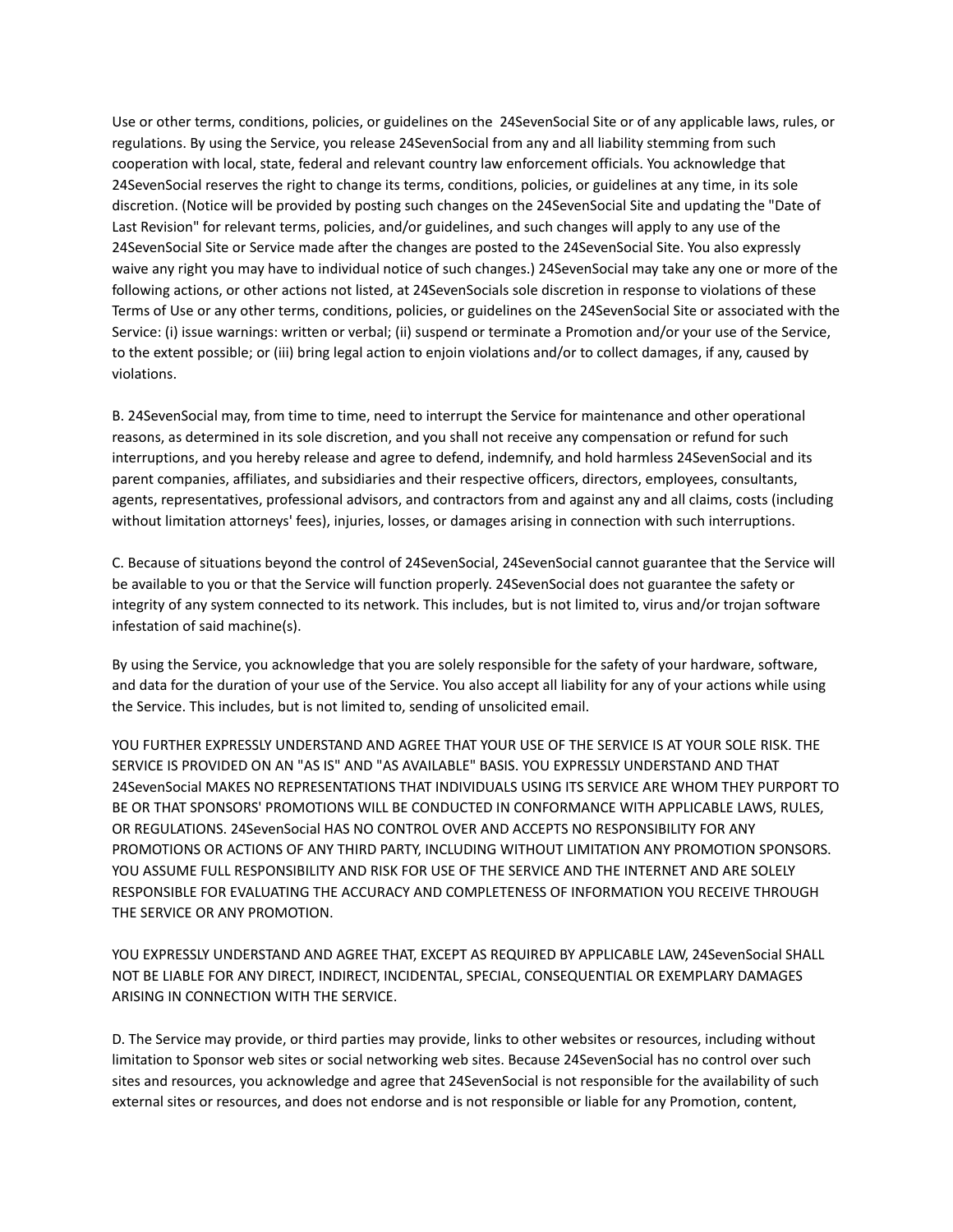advertising, products, or other materials on or available from such sites or resources. You further acknowledge and agree that 24SevenSocial and its parent companies, affiliates, and subsidiaries and their respective officers, directors, employees, consultants, agents, representatives, professional advisors, and contractors shall not be responsible or liable, directly or indirectly, for any damage or loss caused or alleged to be caused by or in connection with use of or reliance on any such Promotion, content, goods or services available on or through any such site or resource. When you leave the 24SevenSocial Site, you should be aware that our terms and policies no longer govern. Please review the privacy policy of any third-party website that you have linked to from the 24SevenSocial Site before you use such third-party website.

E. You agree to not use the Service to:

- intentionally or unintentionally violate any applicable local, state, national or international law, rule or regulation;
- upload, post, email, transmit or otherwise make available any content that is unlawful, harmful, threatening, abusive, harassing, tortious, defamatory, vulgar, obscene, pornographic, libelous, invasive of another's privacy, inflammatory, hateful, or racially, ethnically or otherwise objectionable;
- impersonate any person or entity, including, but not limited to, a 24SevenSocial employee, contractor, volunteer, official, forum leader, guide or host, or falsely state or otherwise misrepresent your affiliation with a person or entity;
- upload, post, email, transmit or otherwise make available any content that you do not have a lawful, legal right to make available;
- make available any content that infringes any patent, trademark, trade secret, copyright or other proprietary right of any party;
- make available any unsolicited or unauthorized advertising, promotional or any other form of solicitation, except in those areas that are expressly designated for such purpose;
- interfere or attempt to interfere with service to any user, host or network, including, without limitation, by means of submitting a virus to the Service or 24SevenSocial Site, or overloading, "flooding," "spamming," "mail bombing," or "crashing" the Service, 24SevenSocial Site, or any other host or network;
- access content or data not intended for you, or log onto a server or account that you are not authorized to access;
- attempt to probe, scan or test the vulnerability of the Service or any associated system or network, breach security or authentication measures without proper authorization, interfere with or disrupt the Service or servers or networks connected to the Service, or disobey any requirements, procedures, policies or regulations of networks connected to the Service;
- attempt to modify, reverse engineer, decompile, disassemble, or otherwise reduce or attempt to reduce to a human perceivable form any of the software provided by 24SevenSocial or used by 24SevenSocial in providing the Service;

F. We encourage parents to take an active interest in their children's use of the Internet. The 24SevenSocial Site is not designed to collect personal information from those under 13 years of age, and we do not intend to or knowingly collect such information.

G. If there is any dispute about or involving the 24SevenSocial Site or Service, you agree that the dispute shall be governed by the laws of the Norway, without regard to conflict of law provisions and you agree to exclusive personal jurisdiction and venue in National courts located in Norway. If, for whatever reason, a court of competent jurisdiction where to find any term or condition in these Terms of Use to be unenforceable, all other terms and conditions would remain unaffected and in full force and effect. No waiver of any breach of any provision of these Terms of Use shall constitute a waiver of any prior, concurrent, or subsequent breach of the same or any other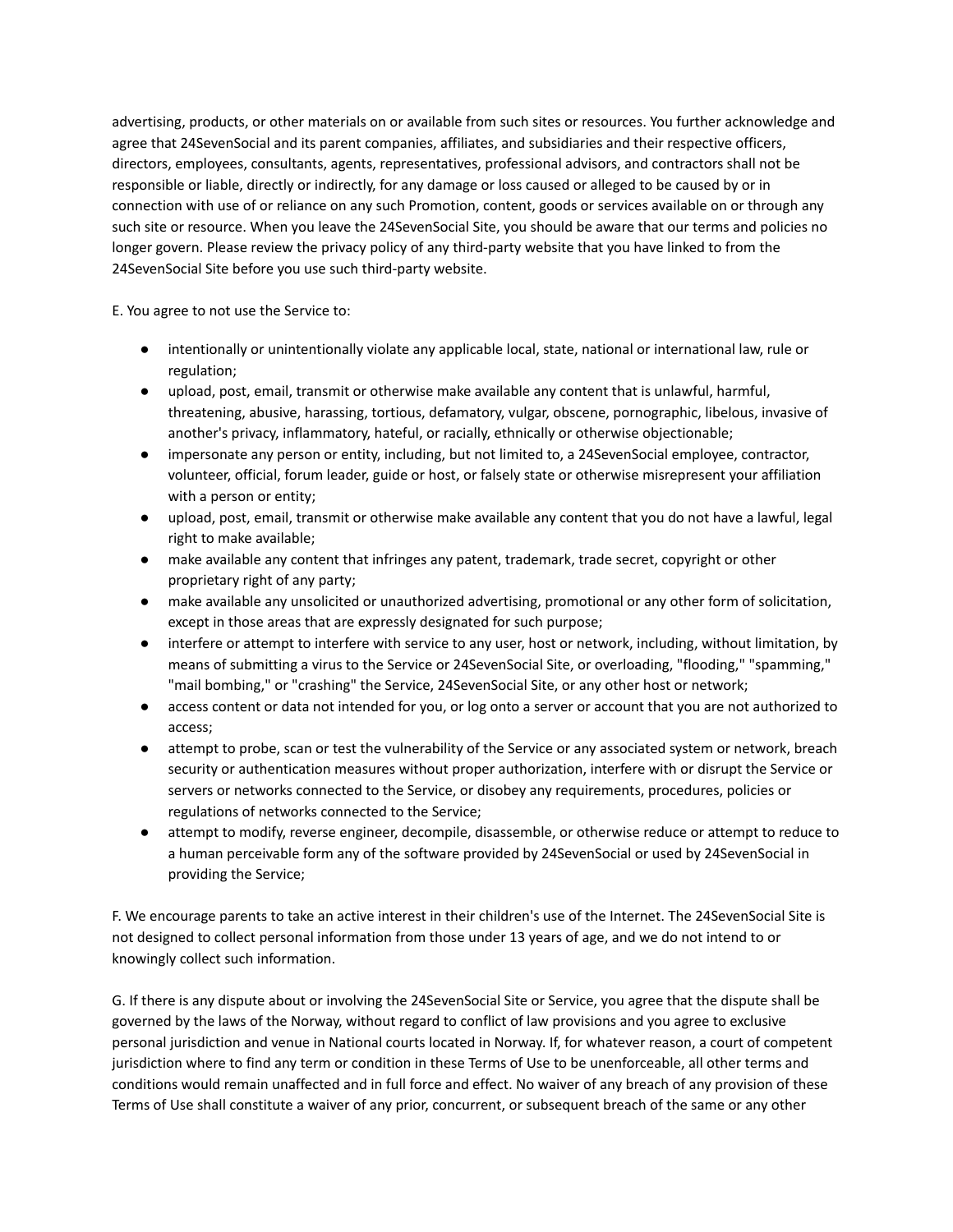provisions hereof, and no waiver shall be effective unless made in writing and signed by an authorized representative of the waiving party. The Service is controlled and operated by 24SevenSocial. These Terms of Use and any and all other online policies and agreements promulgated by 24SevenSocial , including without limitation 24SevenSocials User Agreement (for Entrants) and User Agreement (for Sponsors) constitute the entire agreement between 24SevenSocial and you with respect to the subject matter hereof, and supersedes all prior oral or written understandings, communications or agreements not specifically incorporated herein. The failure of 24SevenSocial to exercise or enforce any right or provision of these Terms of Use shall not operate as a waiver of such right or provision. The section titles in these Terms of Use are for convenience only and have no legal or contractual effect. If a court of competent jurisdiction determines that any provision of these Terms of Use is invalid, unlawful, void or unenforceable, that provision shall be modified or severed to the maximum extent permitted by law; however, any and all other provisions shall remain valid and be given full force and effect in a valid and enforceable manner to accomplish the purposes of these Terms of Use.

# **IV. TERMS AND CONDITIONS APPLICABLE TO PROSPECTIVE PROMOTION ENTRANTS OF PROMOTIONS USING THE 24SevenSocial APPLICATION (NON-24SevenSocial USERS)**

#### **A. Requests for Your Personal Information**

Sponsors using the Service may ask you for certain personal information (name, address, gender, date of birth, etc.) when you fill out the entry form for that Sponsor's Promotion. Providing this information is strictly optional. However, if you choose not to enter the information required by the Sponsor in its Promotion rules, then you may not be eligible to participate in the Promotion. Please see each Sponsor's Promotion rules and Privacy Policy for entry requirements and other important details.

#### **B. Facebook Custom Audiences**

The entrants' User ID, phone number and/or e-mail address can be used in Facebook Custom Audiences, which the Sponsor can use for re-marketing.

To Opt Out from Custom Audiences, please select preferences on the ad in question. (For more information, visit <https://www.facebook.com/about/ads/> )

#### **V. FOR SPONSORS RUNNING PROMOTIONS USING THE 24SevenSocial APPLICATION (24SevenSocial-USERS)**

#### **A. Entrant's Personal Information**

24SevenSocial acknowledges that you will receive information provided to you by each Entrant, as specified in your Promotion rules and Privacy Policy.

You acknowledge that 24SevenSocial will not access this information for any other use than technical or other requested support by the 24SevenSocial user ,and agree that 24SevenSocial has the option (in its sole discretion) to use anonymized information for the sole purpose of conducting aggregated analysis of the performance of the Promotions conducted using the Service; misuse of the service, and/or to assist with legal proceedings if required by any court, law, regulator, and/or law enforcement agency; and as otherwise permitted in 24SevenSocials Terms of Use and online policies.

## **B. Compliance with Laws and Regulations**

You acknowledge and agree that 24SevenSocials Service merely helps Sponsors publish their Promotions and that the Service provides no safeguards that ensure that you operate your Promotion properly or legally. You hereby represent, warrant, and covenant that you will comply with all applicable laws, rules, and regulations in the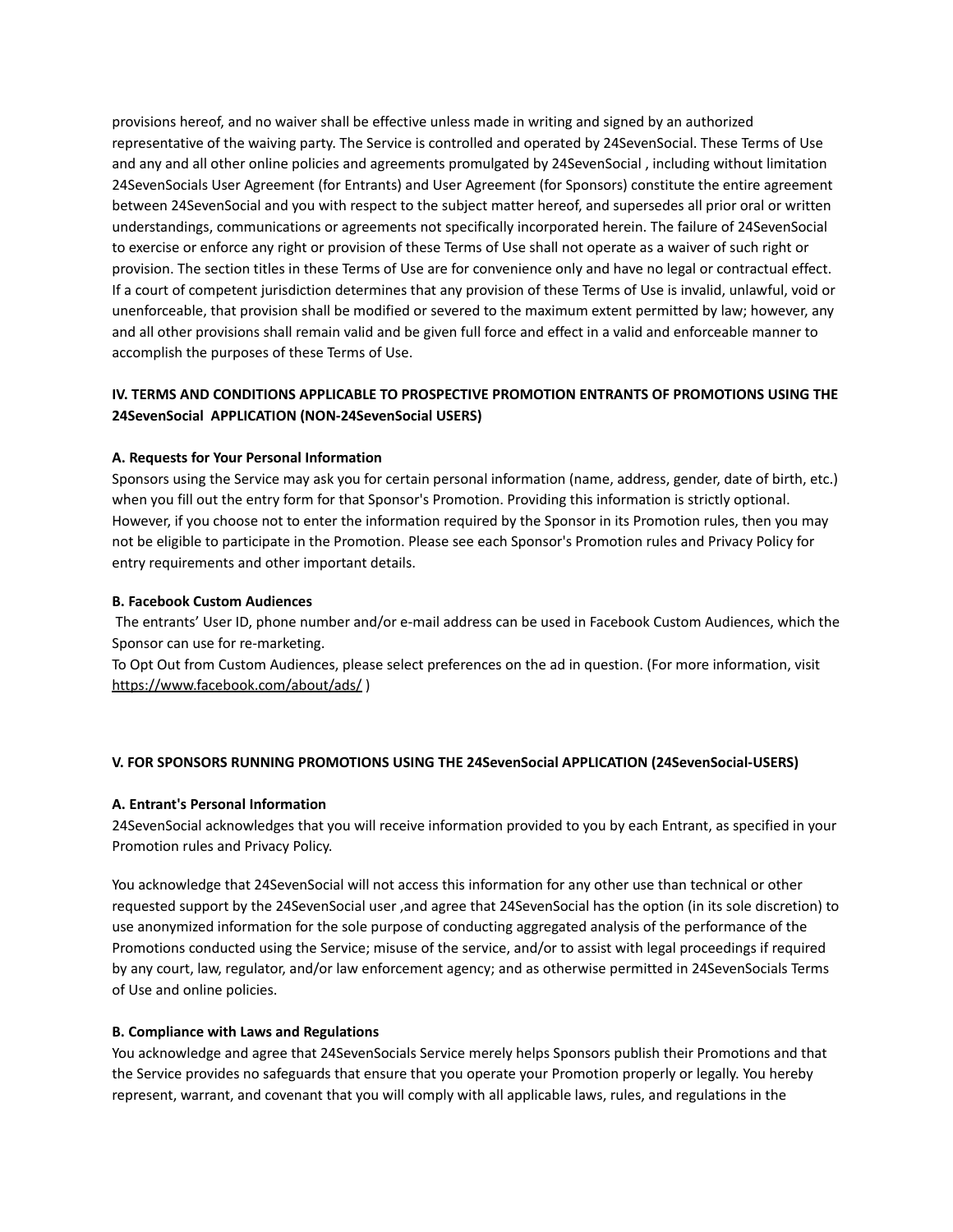creation, operation and completion of your Promotion(s), including without limitation in connection with all advertising and marketing associated with your Promotion(s). You further represent, warrant, and covenant that you will comply with all statements and promises made to Entrants, except to the extent such statements and promises violate applicable laws, rules, or regulations. You agree to indemnify, defend and hold harmless 24SevenSocial and its parent companies, affiliates, and subsidiaries and their respective officers, directors, employees, consultants, agents, representatives, professional advisors, and contractors from any and all third-party claims, losses, liability, damages and/or costs (including attorneys' fees and costs) arising from your use of the Service, your violation of these Terms of Use or any other agreement between you and 24SevenSocial, your actual or alleged violation of any law, rule, or regulation associated with your Promotion(s), and/or infringement by any Entrants in your Promotion(s), of any intellectual property or other right of any person or entity. 24SevenSocial will notify you promptly of any such claim, loss, liability, or demand, and will provide you with reasonable assistance, at your expense, in defending any such claim, loss, liability, damage or cost. These Terms of Use will insure to the benefit 24SevenSocials successors, assigns and licensees.

## **VI. CUSTOM AUDIENCES**

Using 24SevenSocials "Audiencer" module, or any module which can be used for editing custom audiences with or via the 24SevenSocial system demands the sponsors acceptance of Facebooks terms <https://www.facebook.com/ads/manage/customaudiences/tos.php>.

## **VII. CUSTOMER RELATIONS; ACCESS AND RIGHTS**

24SevenSocial employees have no direct access to any part of the customers service and personal data. In order to provide technical help or support demanded and/or requested by the customer, the customer can either:

- Grant a specific 24SevenSocial employee access for 1 hour (automatically terminated).
	- The 24SevenSocial employee will have read-only access to all gathered data, and write access to 24SevenSocial functionalities.
	- The 24SevenSocial employee will not get any access to the customers social channels.
- Grant a specific 24SevenSocial employee access to the customers account.
	- The 24SevenSocial employee will get access and rights as stated by the customer.

### **VIII. TERMINATION**

A. Either you or 24SevenSocial may terminate this Agreement for cause as a result of a material breach by the other party of this Agreement if the defaulting party fails to cure such material breach within fifteen (15) calendar days of its receipt of written notice of the breach from the non-defaulting party. In addition, We may immediately terminate this Agreement if you do not pay the fees when due in accordance with your Subscription Plan.

B. In the event this Agreement is terminated for cause by you due to 24SevenSocial material breach which remains uncured, you shall be entitled to a pro-rata refund of all fees previously advanced to us from the date of the termination through the end of the Subscription Term.

C. Only the account owner may terminate this Agreement by Cancelling the Subscription Plans associated with your Account, during or by the end of Your Subscription Term or Renewal Term.